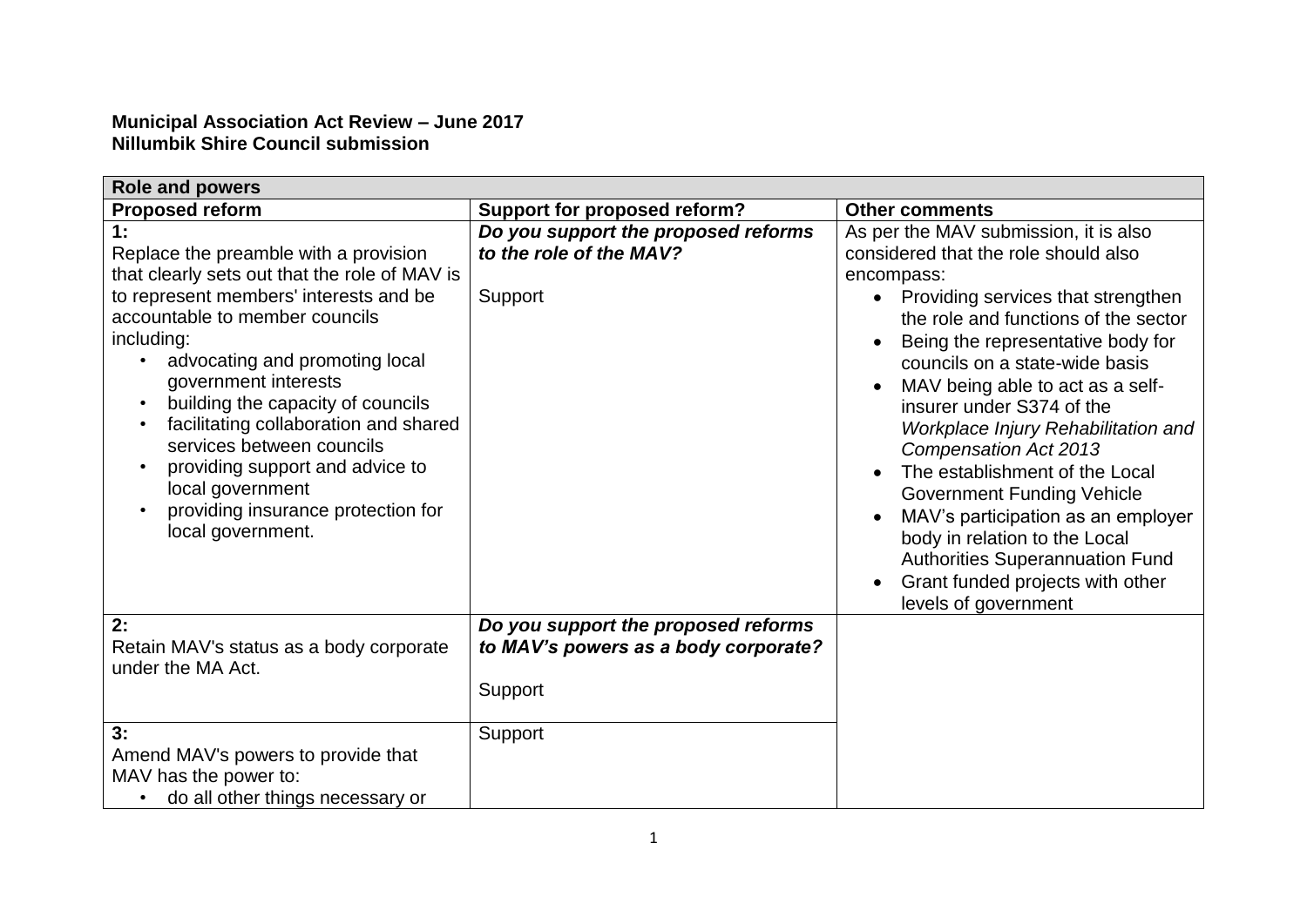| convenient to be done for or in<br>connection with, or as incidental to,<br>the achievement of its role or the<br>performance of its functions<br>undertake and carry on in Victoria<br>or elsewhere insurance business<br>for the purpose of providing<br>insurance or insurance services<br>under and for the purposes of the<br>MA Act. |                                                                                                                                           |                                                                                                                                                                                                                                                             |
|--------------------------------------------------------------------------------------------------------------------------------------------------------------------------------------------------------------------------------------------------------------------------------------------------------------------------------------------|-------------------------------------------------------------------------------------------------------------------------------------------|-------------------------------------------------------------------------------------------------------------------------------------------------------------------------------------------------------------------------------------------------------------|
| 4:<br>Provide that each council has a right to<br>appoint a councillor from that council as<br>their representative and that these<br>representatives constitute MAV.                                                                                                                                                                      | Do you support making it clear that<br>Council has a right to appoint one of<br>their councillors as an MAV<br>representative?<br>Support | The new Act should make it clear that<br>Councils, as entities, and not their<br>appointed representatives are the MAV<br>and what constitutes the MAV – it is<br>simply through their appointed<br>representatives that Councils participate<br>in the MAV |
| <b>Responsibilities</b>                                                                                                                                                                                                                                                                                                                    |                                                                                                                                           |                                                                                                                                                                                                                                                             |
| 5:<br>Insert a provision that provides that the<br>appointed representatives are responsible<br>for:<br>determining the rules of the<br>association<br>appointing the president and board<br>of management<br>• determining the strategic direction<br>of MAV.                                                                             | Do you support the inclusion of<br>responsibilities for the appointed<br>representatives?<br>Support                                      | There is currently no reference to State<br>Council in the Act. It is considered that<br>State Council should have a legislative<br>foundation.                                                                                                             |
| 6:<br>Provide MAV the power to make rules for                                                                                                                                                                                                                                                                                              | Do you support the proposal that State<br>Council have the power to make or                                                               |                                                                                                                                                                                                                                                             |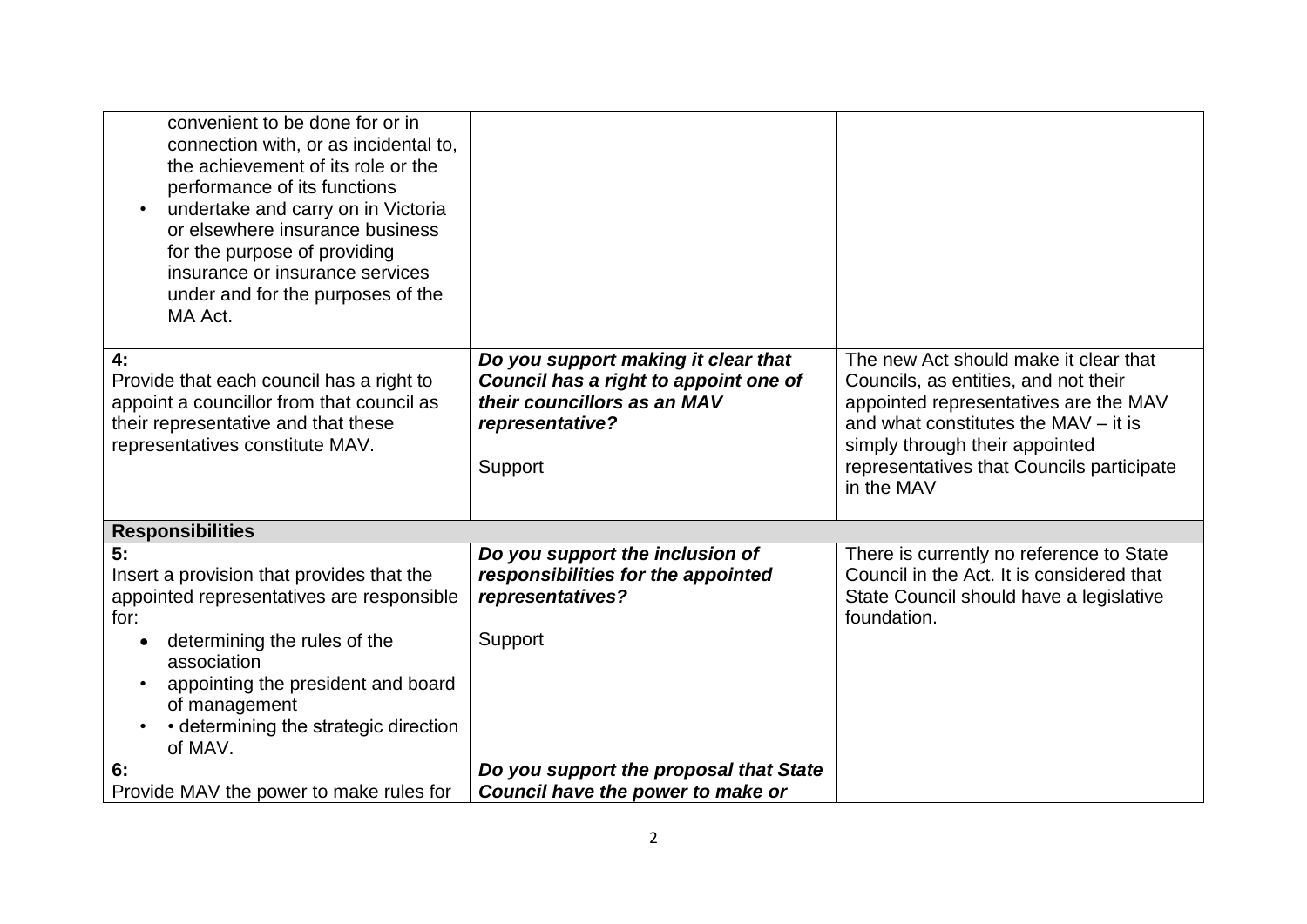| the management of MAV.                        | amend the MAV rules?                  |                                              |
|-----------------------------------------------|---------------------------------------|----------------------------------------------|
|                                               |                                       |                                              |
|                                               | Support                               |                                              |
| 7:                                            | Support                               |                                              |
| Provide that a rule that is inconsistent with |                                       |                                              |
| the Municipal Association Act or contrary     |                                       |                                              |
| to law is of no effect.                       |                                       |                                              |
| 8:                                            | Support                               | Should include 'Regulation of proceedings    |
| Provide that the following matters must be    |                                       | of the State Council and the management      |
| provided for in the rules: annual fees        |                                       | board' as per the MAV's submission.          |
| rights, obligations and liabilities of        |                                       |                                              |
| members                                       |                                       |                                              |
| the election of the President and             |                                       |                                              |
| board of management                           |                                       |                                              |
| procedures for assessing the                  |                                       |                                              |
| performance of the board of                   |                                       |                                              |
| management and dealing with                   |                                       |                                              |
| governance failures.                          |                                       |                                              |
| 9:                                            | Support                               | Suggest this be altered to clarify a 60%     |
| Provide that the rules may be amended,        |                                       | threshold of votes of those                  |
| removed or remade if 60 per cent of the       |                                       | representatives in attendance and voting     |
| representatives vote in favour of the         |                                       | on the motion rather than merely requiring   |
| change                                        |                                       | 60% of all representatives.                  |
| 10:                                           | Do you support setting out the        | Functions of the Board should also           |
| Provide for MAV to have in place a board      | functions and responsibilities of the | include:                                     |
| of management with functions to include:      | board of management in the MA Act?    |                                              |
| the sound and prudent                         |                                       | Determine and classify regional<br>$\bullet$ |
|                                               |                                       | groupings of councils                        |
| management of the affairs of MAV              | Support                               | Determine the annual budget and<br>$\bullet$ |
| excising the powers of MAV                    |                                       | set the subscriptions to be paid by          |
| (including the power of delegation)           |                                       | participating member councils                |
| providing general directions as to            |                                       | Determine the levels of cover,               |
| the performance of MAV's                      |                                       | guarantees and associated matters            |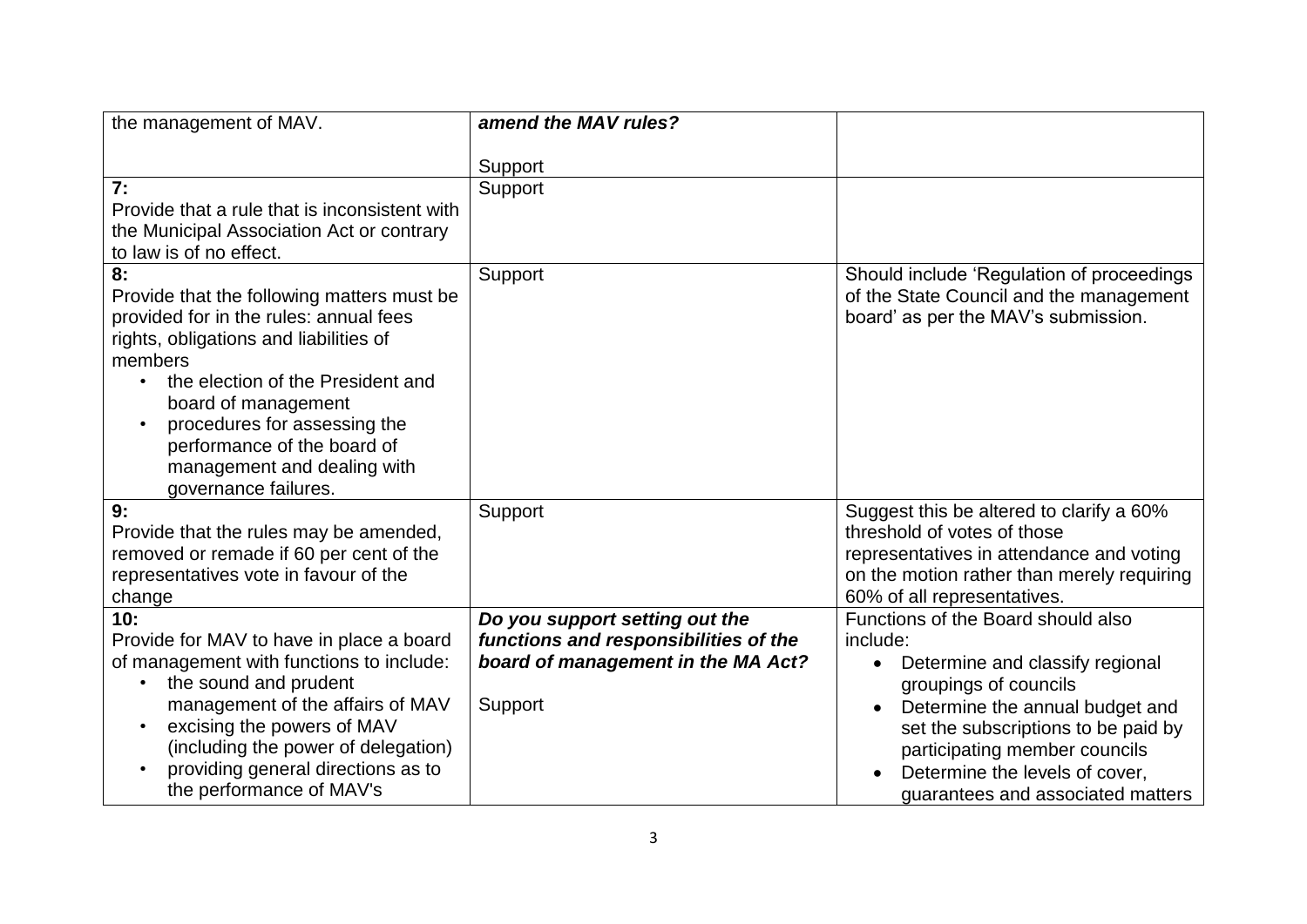| functions and the achievement of<br>its objectives<br>reporting on MAV's performance<br>and financial transactions<br>monitoring the performance of its<br><b>Chief Executive Officer.</b> |                                            | for all insurance coverage<br>Determine the allowances to be<br>paid to members of the board<br>The appointment of a CEO for the<br>day-to-day management and<br>administration of the MAV<br>Develop a strategic plan<br>$\bullet$ |
|--------------------------------------------------------------------------------------------------------------------------------------------------------------------------------------------|--------------------------------------------|-------------------------------------------------------------------------------------------------------------------------------------------------------------------------------------------------------------------------------------|
| 11:                                                                                                                                                                                        | Support                                    |                                                                                                                                                                                                                                     |
| Provide that the board of management<br>must have mechanisms in place for<br>monitoring the exercise of delegated<br>authority.                                                            |                                            |                                                                                                                                                                                                                                     |
| 12:                                                                                                                                                                                        | Do you support the addition of conduct     |                                                                                                                                                                                                                                     |
| Provide that the board of management<br>must have processes in place for dealing                                                                                                           | provisions for the board of<br>management? |                                                                                                                                                                                                                                     |
| with conflicts of interest, misuse of                                                                                                                                                      |                                            |                                                                                                                                                                                                                                     |
| position and the prevention of fraudulent                                                                                                                                                  | Support                                    |                                                                                                                                                                                                                                     |
| behaviour.                                                                                                                                                                                 |                                            |                                                                                                                                                                                                                                     |
| 13:                                                                                                                                                                                        | Support                                    |                                                                                                                                                                                                                                     |
| Provide that board members must at all<br>times in the exercise of the functions of                                                                                                        |                                            |                                                                                                                                                                                                                                     |
| their office act:                                                                                                                                                                          |                                            |                                                                                                                                                                                                                                     |
| honestly                                                                                                                                                                                   |                                            |                                                                                                                                                                                                                                     |
| in good faith in the best interests of<br><b>MAV</b>                                                                                                                                       |                                            |                                                                                                                                                                                                                                     |
| with integrity                                                                                                                                                                             |                                            |                                                                                                                                                                                                                                     |
| in a financially responsible manner                                                                                                                                                        |                                            |                                                                                                                                                                                                                                     |
| with a reasonable degree of care,<br>diligence and skill                                                                                                                                   |                                            |                                                                                                                                                                                                                                     |
| in compliance with the MA Act and<br><b>MAV</b>                                                                                                                                            |                                            |                                                                                                                                                                                                                                     |
| Rules.                                                                                                                                                                                     |                                            |                                                                                                                                                                                                                                     |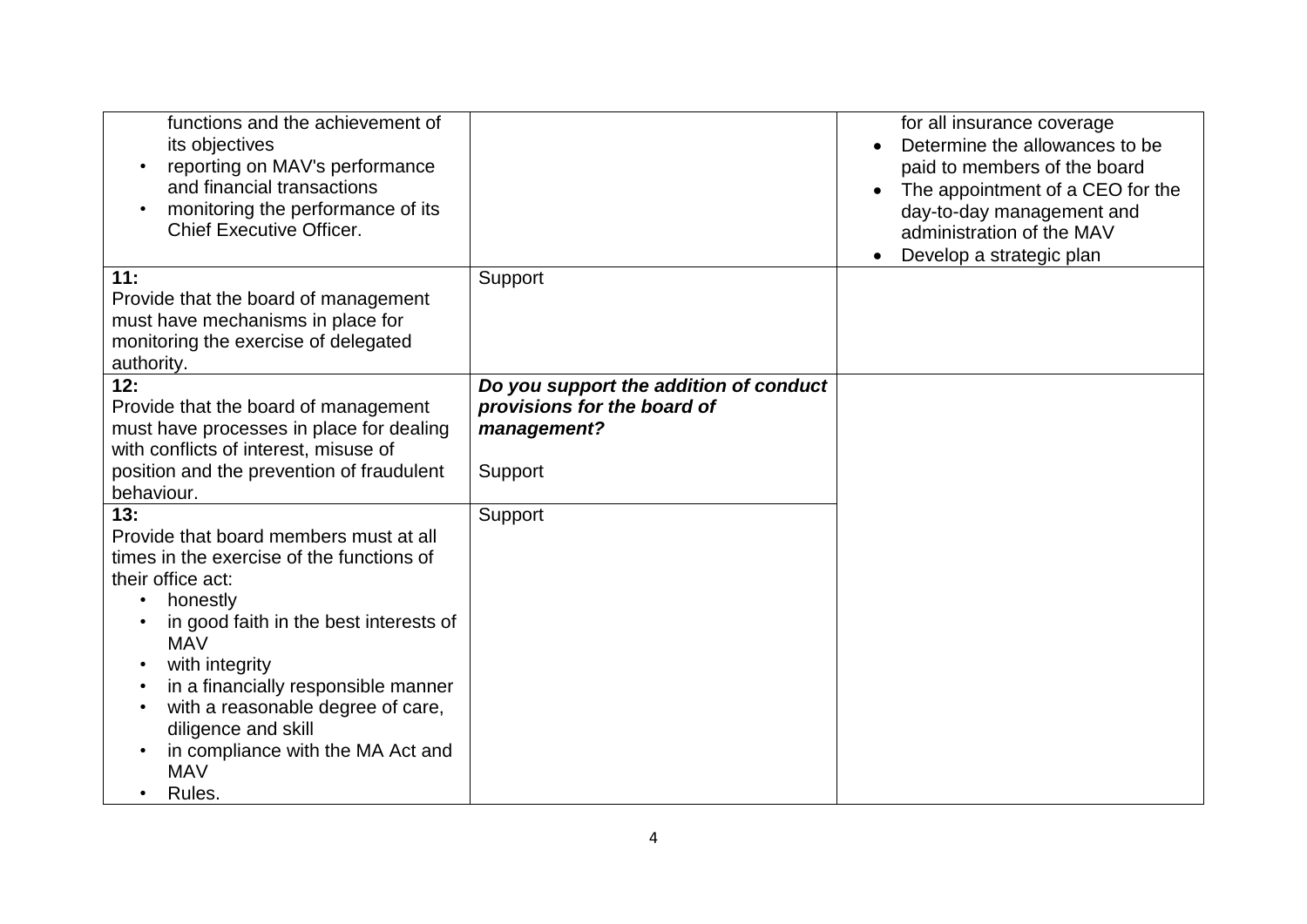| 14:<br>Provide that the board of management<br>may appoint a CEO for the day to day<br>management and administration of MAV.                                                                                                                                                                                                                                                                                                                                                        | Do you support the requirement for a<br>remuneration policy?<br>Support   | The Act should provide for the<br>appointment of a Chief Executive Officer |
|-------------------------------------------------------------------------------------------------------------------------------------------------------------------------------------------------------------------------------------------------------------------------------------------------------------------------------------------------------------------------------------------------------------------------------------------------------------------------------------|---------------------------------------------------------------------------|----------------------------------------------------------------------------|
| 15:<br>Provide that MAV must have in place a<br>CEO remuneration policy that broadly<br>aligns with the Victorian Public Sector<br><b>Commission's Policy on Executive</b><br>Remuneration for Public Entities in the<br><b>Broader Public Sector</b>                                                                                                                                                                                                                               | Support                                                                   |                                                                            |
| <b>Reporting and Accountability</b>                                                                                                                                                                                                                                                                                                                                                                                                                                                 |                                                                           |                                                                            |
| 16:<br>Insert a provision that provides that MAV<br>must comply with the following principles<br>of sound financial management:<br>manage financial risks prudently,<br>having<br>regard to economic circumstances<br>undertake responsible spending<br>and investment for the benefit of<br>member Councils<br>provide services which are<br>accessible and responsive to local<br>government needs<br>ensure full, accurate and timely<br>disclosure of<br>financial information. | Do you support the principles of sound<br>financial management<br>Support | Add 'consistently act in an accountable<br>and transparent manner.'        |
| 17:<br>Provide that MAV must keep proper<br>accounts and records of MAV's                                                                                                                                                                                                                                                                                                                                                                                                           | Support                                                                   |                                                                            |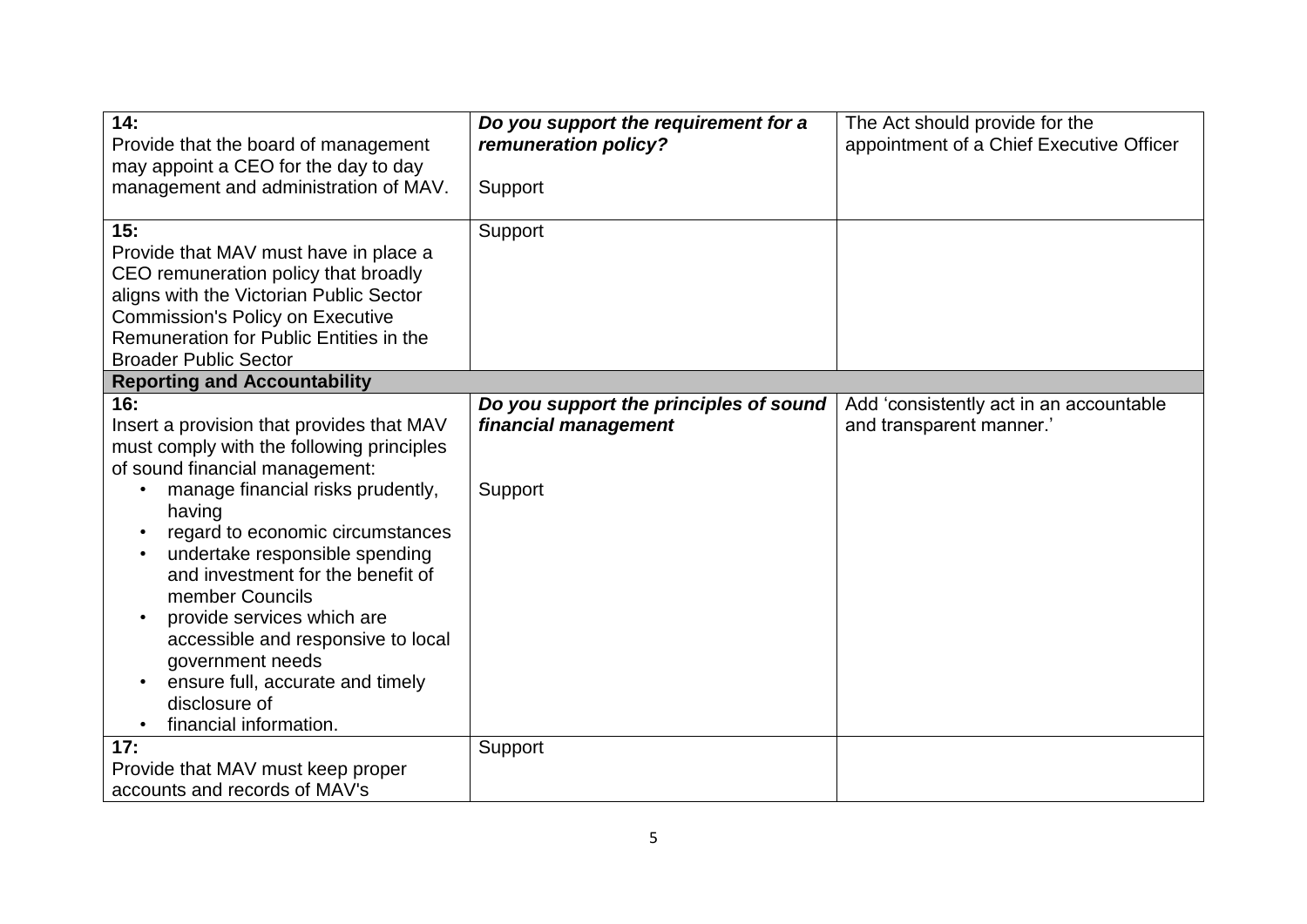| transactions and affairs in order to<br>sufficiently explain the financial operations<br>and financial position of MAV                                                                                                                                                                                                                                                                                                                                                                        |                                                                                                                                             |                                                                                                                                                                                                                      |
|-----------------------------------------------------------------------------------------------------------------------------------------------------------------------------------------------------------------------------------------------------------------------------------------------------------------------------------------------------------------------------------------------------------------------------------------------------------------------------------------------|---------------------------------------------------------------------------------------------------------------------------------------------|----------------------------------------------------------------------------------------------------------------------------------------------------------------------------------------------------------------------|
| 18:<br>Provide that, within four months after the<br>end of each financial year, MAV must<br>prepare and have independently audited<br>financial statements in accordance with<br>the Australian Accounting Standards. The<br>financial statements must be included in<br>the annual report for the relevant financial<br>year and contain such information as is<br>necessary to give a true and fair view of<br>the financial transactions and state of<br>affairs of the insurance scheme. | Support                                                                                                                                     |                                                                                                                                                                                                                      |
| 19:<br>Insert a provision that provides that the<br>board of management must develop a<br>strategic plan for the implementation of<br>the strategic direction set by the State<br>Council.                                                                                                                                                                                                                                                                                                    | Do you support the increased<br>accountability to the member councils<br>and the minister as set out in the<br>proposed reforms?<br>Support | The Strategic Plan should be developed<br>in consultation with Councils, not just<br>appointed representatives, consistent with<br>earlier comments that the new Act should<br>treat councils as members of the MAV. |
| 20:<br>Provide that MAV must develop an annual<br>report setting out MAV's performance<br>against the objectives set out in the<br>strategic plan.                                                                                                                                                                                                                                                                                                                                            | Support                                                                                                                                     |                                                                                                                                                                                                                      |
| 21:<br>Provide that, within four months after the<br>end of each financial year, MAV must<br>submit the annual report to the annual<br>general meeting of MAV and lodge with                                                                                                                                                                                                                                                                                                                  | Support                                                                                                                                     |                                                                                                                                                                                                                      |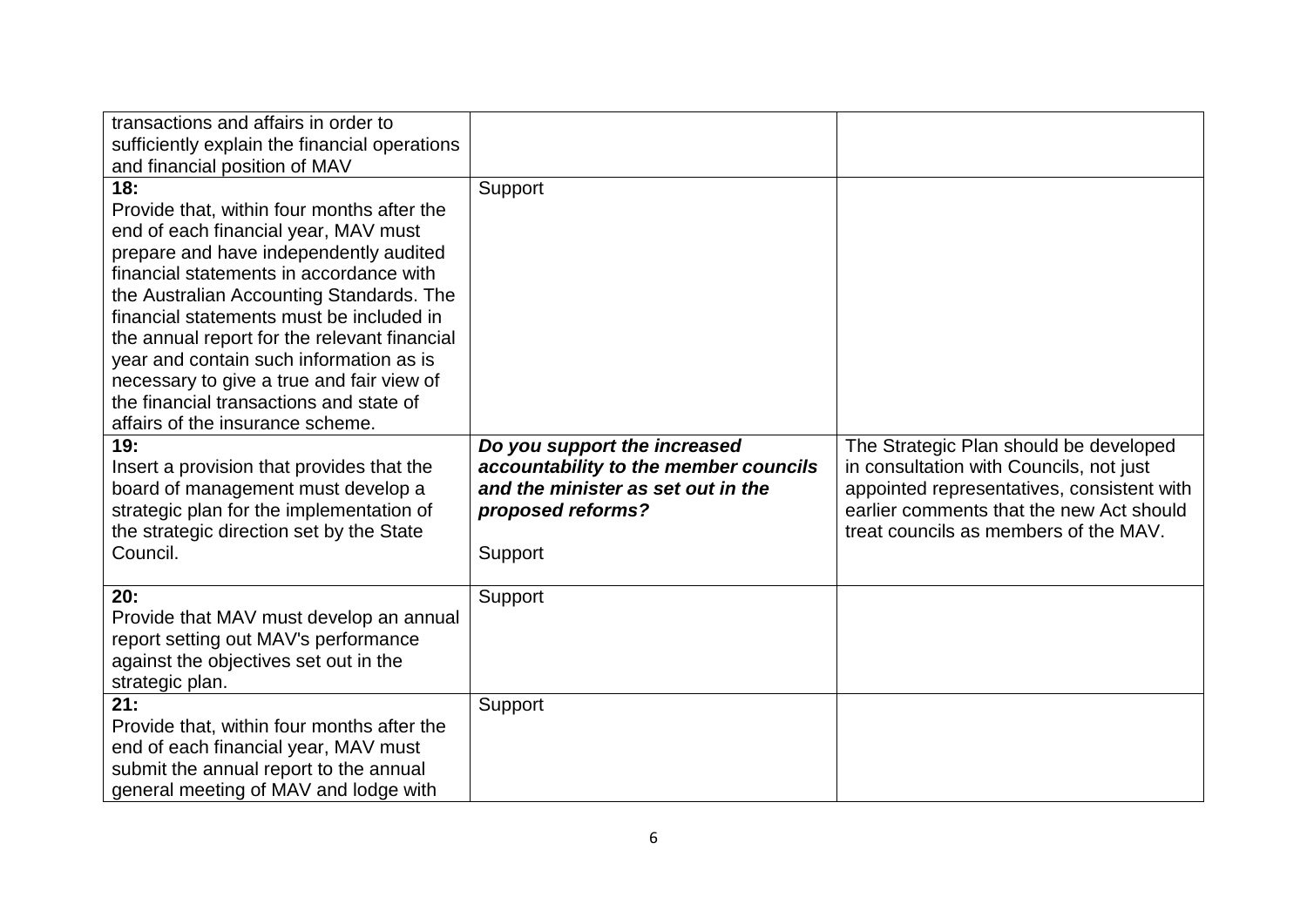| the Minister a copy of the annual report to |                                        |                                             |
|---------------------------------------------|----------------------------------------|---------------------------------------------|
| be tabled in both houses of Parliament.     |                                        |                                             |
| 22:                                         | Do you support the requirement for the |                                             |
| Insert a provision to require MAV to adopt  | MAV to adopt a procurement policy?     |                                             |
| a procurement policy detailing the          |                                        |                                             |
| principles, processes and procedures that   | Support                                |                                             |
| will apply to all purchases of goods and    |                                        |                                             |
| services by MAV.                            |                                        |                                             |
| 23:                                         | Support                                |                                             |
| This procurement policy would need to       |                                        |                                             |
| specify:                                    |                                        |                                             |
| the circumstances in which MAV              |                                        |                                             |
| will invite tenders or expressions of       |                                        |                                             |
| interest from any person interested         |                                        |                                             |
| in undertaking the contract                 |                                        |                                             |
| the form and manner in which MAV            |                                        |                                             |
| will undertake tenders or                   |                                        |                                             |
| expressions of interest                     |                                        |                                             |
| a process to regularly review               |                                        |                                             |
| contractual arrangements to                 |                                        |                                             |
| ensure they are achieving value for         |                                        |                                             |
| money                                       |                                        |                                             |
| a process to manage conflicts of            |                                        |                                             |
| interest                                    |                                        |                                             |
| 24:                                         | Support                                | Suggest this be expanded to include a       |
| Insert a provision to provide that when     |                                        | need for transparent and full disclosure of |
| MAV is carrying out procurement activities  |                                        | the MAV's costs in running each tender      |
| on behalf of councils, MAV must provide     |                                        | and its income/commission                   |
| information to councils on the              |                                        | forecast/generated for each contract.       |
| specifications of the tender and how the    |                                        |                                             |
| tender process was undertaken, and seek     |                                        |                                             |
| to facilitate share service arrangements.   |                                        |                                             |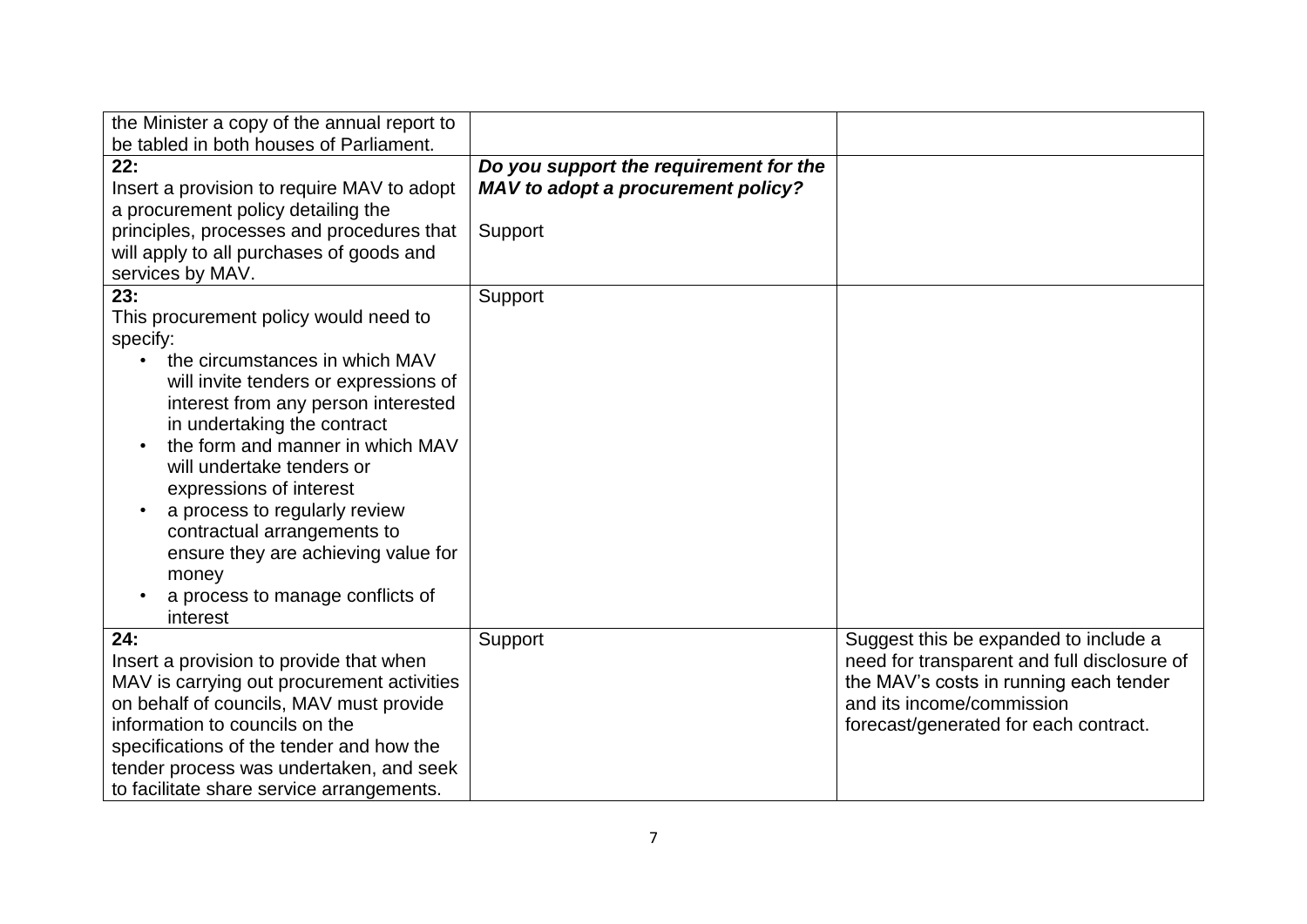| 25:<br>Provide that MAV establish an<br>independently chaired internal audit and<br>risk committee to review the effectiveness<br>of MAV's financial reporting and risk<br>management frameworks                                                 | Do you support the requirement to<br>establish and audit and risk committee<br>as detailed in the proposed reform?<br>Support                                                       | This reform would place similar<br>requirements on MAV as proposed for<br>councils in the Local Government Review<br>Directions Paper.                                                                                                                                                                                                                       |
|--------------------------------------------------------------------------------------------------------------------------------------------------------------------------------------------------------------------------------------------------|-------------------------------------------------------------------------------------------------------------------------------------------------------------------------------------|--------------------------------------------------------------------------------------------------------------------------------------------------------------------------------------------------------------------------------------------------------------------------------------------------------------------------------------------------------------|
| 26:<br>Retain the requirement for MAV to provide<br>mutual liability insurance for the benefit of<br>Victorian councils and any other sector if<br>expansion of the fund is in the interest of<br>the participating Victorian member<br>councils | Do you support the inclusion of a<br>regular review mechanism to assess<br>whether the provisions relating to<br><b>MAV's insurance functions remain</b><br>appropriate?<br>Support | MAV insurance fund currently provides<br>public liability and professional indemnity<br>insurance to the majority of Councils in<br>Victoria and Tasmania.<br>Retaining this service would benefit<br>Council.<br>The requirement for Council to insure with<br>the fund is optional and Council always<br>has the option to seek open market<br>quotations. |
| 27:<br>Provide that the Minister must ensure a<br>review of the insurance provisions in the<br>MA Act is completed every five years to<br>determine whether the provisions remain<br>appropriate.                                                | Support                                                                                                                                                                             | The market cycle of liability insurance is<br>longer than five years and the review<br>should consider this.                                                                                                                                                                                                                                                 |
| 28:<br>Remove the provisions relating to the<br>fidelity guarantee fund and accident<br>insurance                                                                                                                                                | Do you support the inclusion of a<br>prudential supervision framework for<br><b>MAV's insurance activities?</b><br>Support                                                          | Council currently insures for fidelity<br>(Fraud) under an MAV fund.                                                                                                                                                                                                                                                                                         |
| 29:<br>Provide that, in addition to the mandatory                                                                                                                                                                                                | Opposed                                                                                                                                                                             | If this reform proceeds it is considered<br>that this be the Minister for Finance not                                                                                                                                                                                                                                                                        |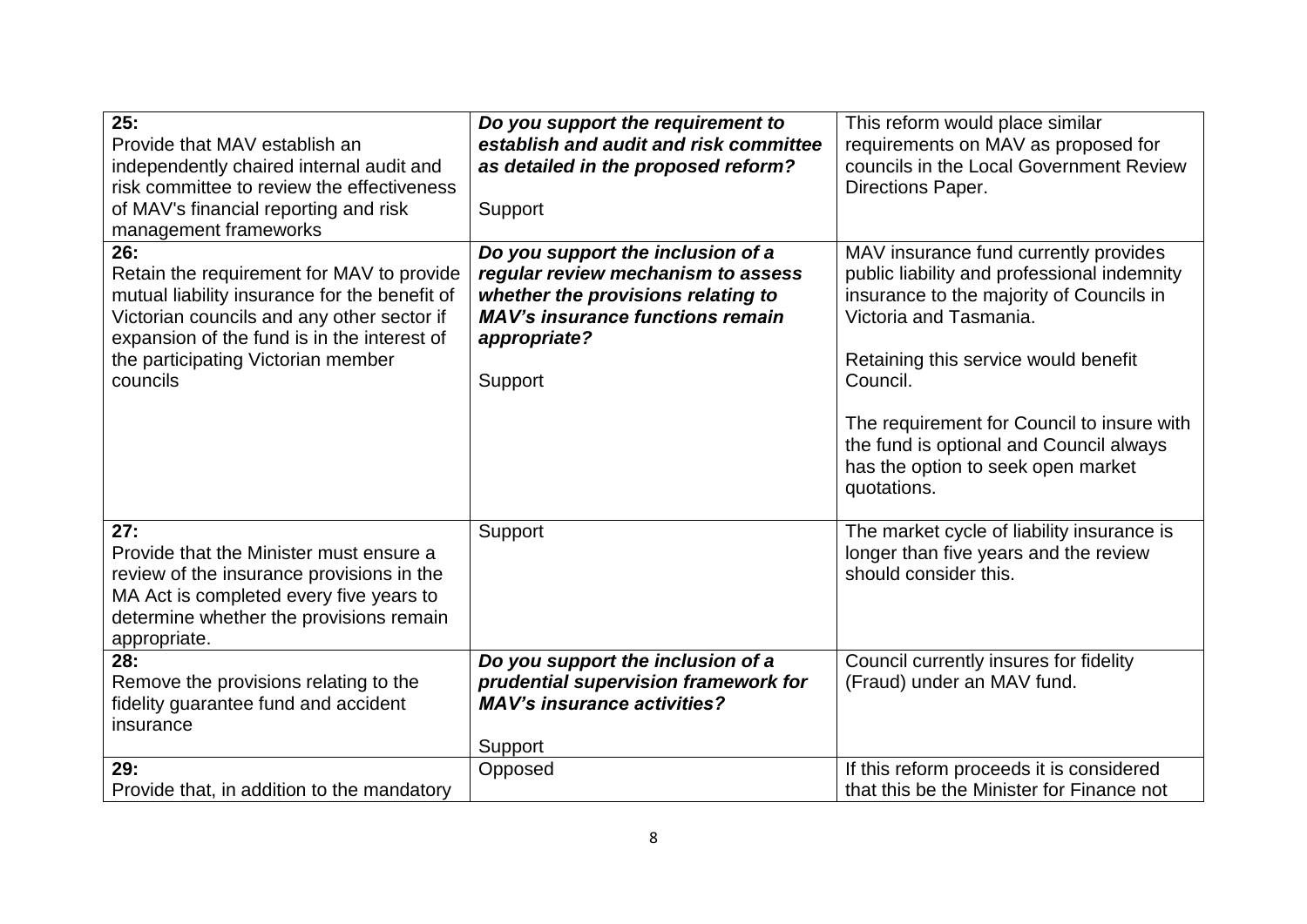| provision of mutual liability insurance,<br>MAV may, subject to Ministerial approval,<br>arrange insurance and receive<br>commissions.                                                                                                                                        |         | the Minister for Local Government who<br>has no other prudential obligations or<br>responsibilities in relation to insurance or<br>other financial matters.<br>MAV should continue to be able to<br>provide broking services without the<br>approval of the Minister as is provided for<br>in the current Act |
|-------------------------------------------------------------------------------------------------------------------------------------------------------------------------------------------------------------------------------------------------------------------------------|---------|---------------------------------------------------------------------------------------------------------------------------------------------------------------------------------------------------------------------------------------------------------------------------------------------------------------|
| 30:<br>Provide that in the performance of all of<br>MAV's insurance functions (including<br>mutual liability insurance), MAV be<br>subject to the general direction of the<br>Minister.                                                                                       | Support | The MAV would be concerned if a<br>direction by the Minister disadvantaged<br>the insurance activities of the MAV<br>relative to commercial insurers.<br>If the State proceeds with this reform, then<br>the MAV would support reform 31 on the<br>basis of good governance.                                  |
| 31:<br>Provide that MAV must include in its<br>annual report any directions issued by the<br>Minister and MAV's compliance with each<br>direction.                                                                                                                            | Support | See above                                                                                                                                                                                                                                                                                                     |
| 32:<br>Provide a requirement for MAV to appoint<br>an independent actuary to evaluate the<br>risk and uncertainty associated with<br>MAV's insurance liabilities and provide<br>advice on premium rates, scheme<br>changes and the financial sustainability of<br>each scheme | Support | MAV currently utilises the services of an<br>actuary and this would formalise the<br>arrangement.                                                                                                                                                                                                             |